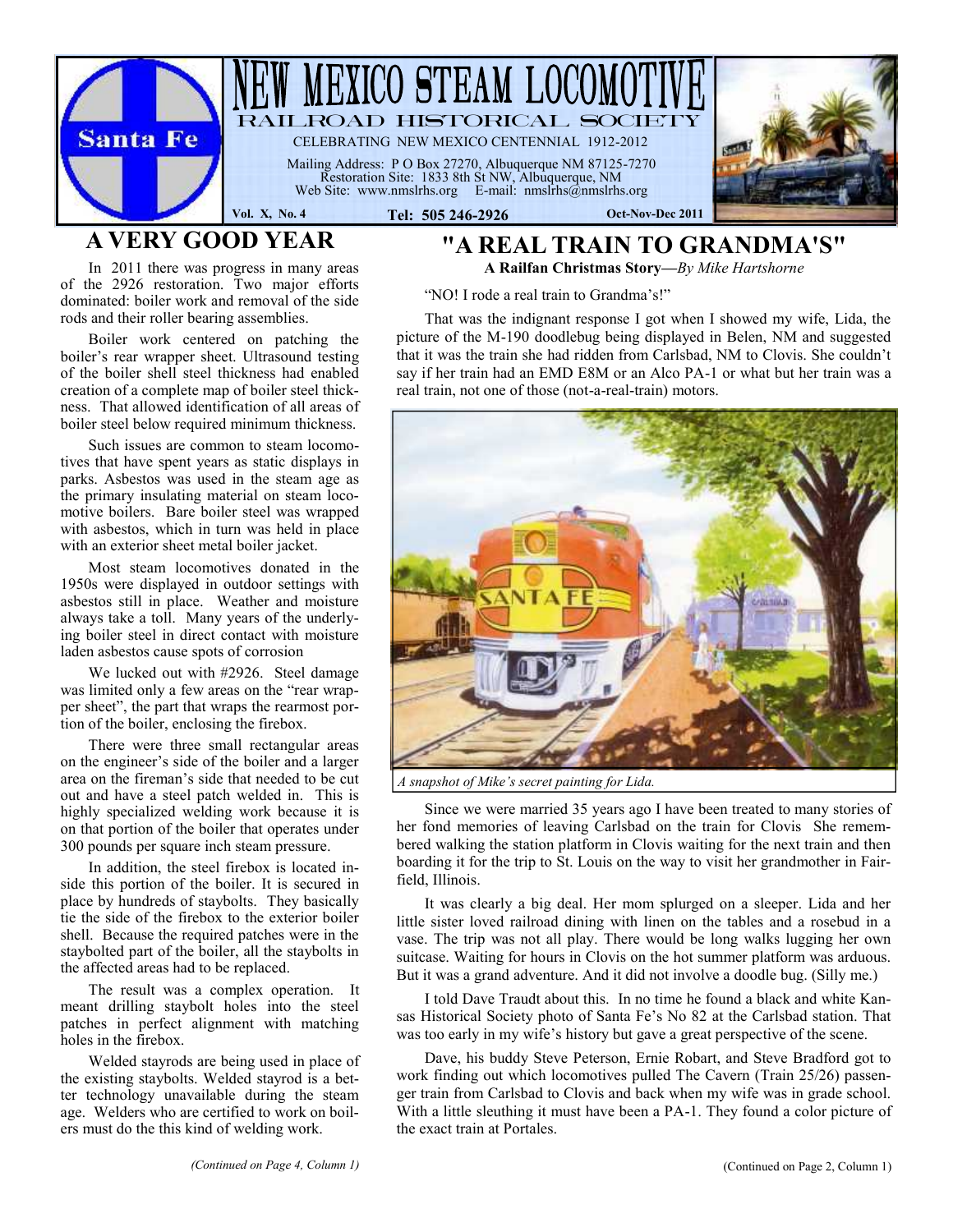This newsletter is published quarterly by the New Mexico Steam Locomotive & Railroad Historical Society, a New Mexico Non-Profit Corporation

| SOCIETY, a TYCW MICATED TYDIT-I TOTH COLDOTATION. |  |  |
|---------------------------------------------------|--|--|
| President — Michael F. Hartshorne                 |  |  |
|                                                   |  |  |
|                                                   |  |  |
|                                                   |  |  |
| Chief Safety Officer _______________ Jon Spargo   |  |  |
| Newsletter Editor _____________ Doyle Caton       |  |  |
|                                                   |  |  |
| MAIL ADDRESS: NMSLRHS                             |  |  |
| P. O. BOX 27270                                   |  |  |
| Albuquerque, NM 87125-7270                        |  |  |
| Tel: (505) 246-2926 Web: www.nmslrhs.org          |  |  |
|                                                   |  |  |

#### *(Continued from Page 1)*

Then came a color photo of the M-190 at Carlsbad's depot. (Never mind that I could have been right.) It showed the color of the buildings and trackside walk. The historically correct 1960s consist had a PA-1 with a light weight baggage car and round end passenger car (probably chair car 3197) for The Cavern.

Armed with this information I got details of Lida, her sister and mom from old family photos and her sister's description of the colors of their little Samsonite suitcases.

From that point, recreating the memory was up to artist and NMSL&RHS Board of Advisors member Gayle Van Horn. He put it all together in a watercolor showing the travelers at the Carlsbad depot with The Cavern waiting. It depicts the ladies speaking with the engineer above.

The painting was to be my surprise Christmas present for Lida. Gayle had a friend, Teresa, make a nice frame. And that brought a pre-Christmas surprise for both of us. Teresa was an acquaintance of ours that Lida and I hadn't seen since she was at our wedding 35 years ago!

With numerous folks in on this project it was tricky to keep the secret about my wife's Christmas present this year. This project worked against the advice of a Russian dictum that says "two can keep a secret if one of them is dead".

While this subterfuge was rolling Steve Bradford liked it so much I figured it might make a good Society Christmas card for the 2011 season.

Keeping the secret from Lida got even harder!

A little more sneaking around got it into the house undetected. It was fun and a relief to see the look on her face when she finally opened the present. Maybe she'll continue to let me "play with the train".

So if you got your NMSL&RHS Christmas card in the mail recently go back and look at it once again.

Now you know the rest of the story!

# **LOOKING DOWN THE TRACK**

### **Three Stages To Restoring New Mexico's Rail Heritage**

Over fifteen years ago, Albuquerque native Ed Bukove was motivated to capture and showcase a portion of New Mexico's rich rail heritage. His actions led to the creation of our organization, the NMSLRHS, and the ultimate acquisition AT&SF Steam Locomotive 2926. During the first few years of the NMSLRHS, our efforts were directed at acquiring and moving 2926 (twice), creating an infrastructure, and learning to work together as a team. That was stage I in the development of a New Mexico Rail Heritage Program.



*AT&SF 2926 In Its Prime: Two crew members chat while standing next the giant locomotive in San Diego CA. Stan Kistler Photo, circa 1950.*

Stage II is restoring a rusting relic back to its prime as a representative of the memorable era of steam rail service. The restoration has taken all the efforts that we—and our many supporters—could muster. For almost ten years, bringing 2926 back to operating condition has been our primary objective. A decade of toil and \$1.4 million dollars later, that objective is in sight.

Now, as we are near to having an operational, high speed steam locomotive it is time look down the track to Stage III operating 2926 as an icon of New Mexico's rail history.

There we face a new set of challenges we must meet before we can achieve the goal of operating one of the world's the Stage III challenges-



largest steam locomotives *Before removal of outer skin, asbestos, appliances, pip*as a tourist attraction. It is *ing etc., 2926 reveals rust and other results of years of* time to start planning for *abuse, exposure, and neglect.*

operation, public exposure, widespread attention, etc.

Locomotive 2926 is the largest of a very small number of surviving high speed steam locomotives capable of operating even occasionally for significant excursions. A few of the others operate occasionally in other regions of the U.S., and when they do, they draw huge crowds. No such locomotives are currently based in, or operating regularly in New Mexico and adjacent states.

Operation of 2926 with a consist of classic passenger cars has the potential to become a major tourist attraction, with a significant statewide economic impact. But just what does Stage III entail?

It means far more than just firing up a classic steam locomotive. Marketing, management of operational details, liaison with national, state, and local authorities and interests are just a few of the things that must be thoroughly studied and implemented. Fortunately, we have some examples to study.

There are similar activities in other parts of the country, where big steam draws national and worldwide attention. In the following article, Steve Bradford takes a look at a rail heritage operation in the Pacific Northwest. Future newsletters will look at big steam operations in other regions of the country.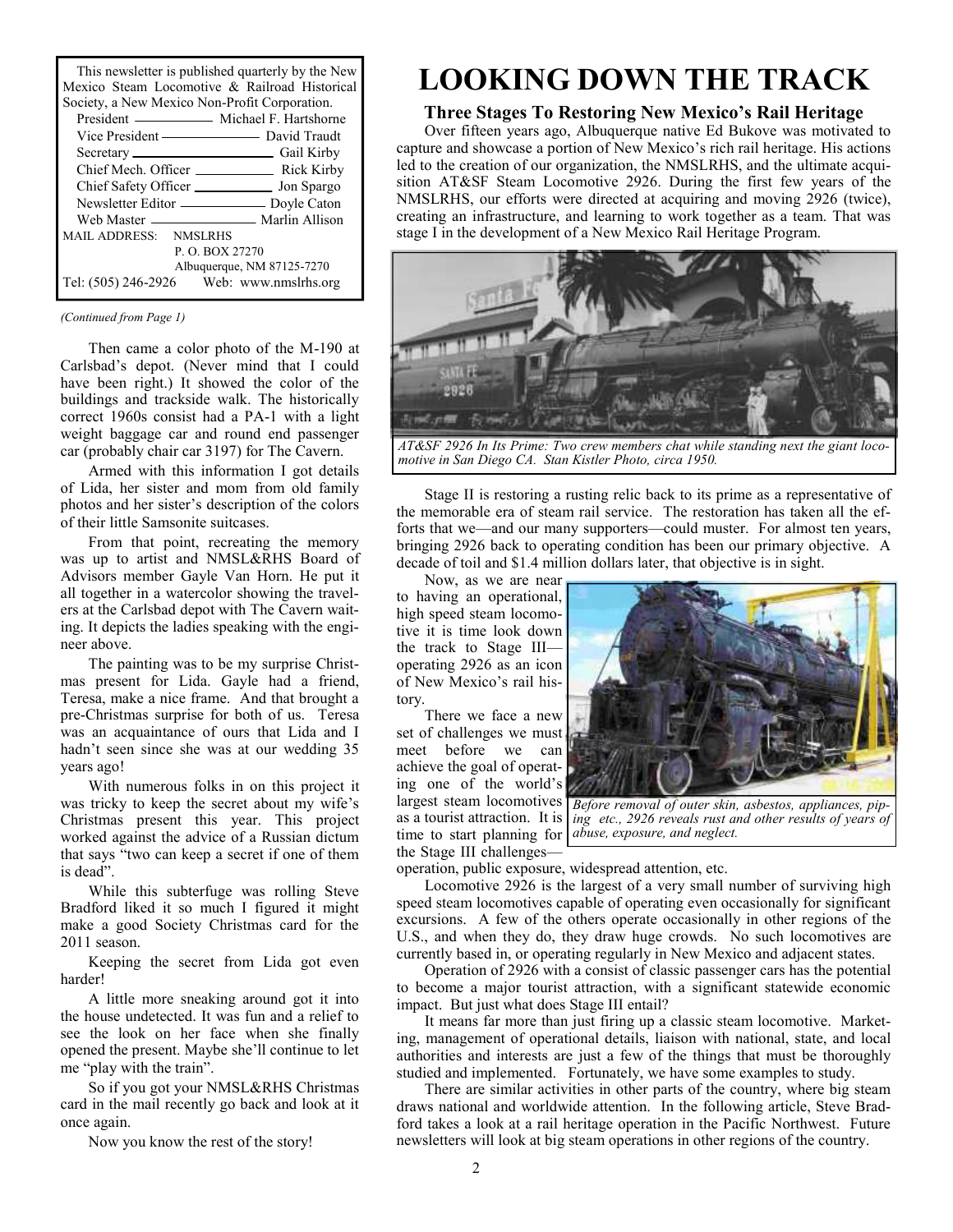### **BIG STEAM RAIL HERITAGE WORKS** *"Pulled by a diesel, it's just another train." "Pulled a steam locomotive, it's a major event!"*

### RAIL HERITAGE IN THE PACIFIC NORTHWEST By Steve Bradford

One of the premier rail heritage operations in the country is the Oregon Rail Heritage Foundation (ORHF) in Portland Oregon. One of only a few big steam operations in the U.S., the ORHF is in the process of moving and expanding its facilities.

The ORHF is a 501(c)3 non-profit organization formed to establish a Rail and Industrial Heritage Museum. A primary objective was to secure a permanent home for the three steam locomotives owned by the City of Portland.



At the end of the steam age in the 1950s, Portland was given three historic steam locomotives, two 4-8-4s, and a 4-6-2. They were:

- $\triangleright$  Southern Pacific #4449, the only surviving GS-4 Model 4-8-4;
- $\triangleright$  Seattle, Portland and Spokane #700, the only surviving SP&S 4-8-4, a clone of the Northern Pacific A-3 class 4-8-4s. (None of the Northern Pacific 4-8-4s survived.)

 $\triangleright$  Former Oregon Navigation & Railway #197 a turn of the century 4-6-2.

All were placed on display in a Portland city park, where they rested until the 1970s. AT&SF 2926 was given to Albuquerque at about the same time and displayed in Coronado Park. This action was repeated in cities around the country as the nation's railroads switched to diesel. Unfortunately, most have either been scrapped or have deteriorated to the point that only cosmetic restoration is feasible.

Southern Pacific #4449 was the first of the three to be restored. It was selected in 1974 for the starring role on the 1976 American Freedom Train, celebrating America's Bicentennial. After its American Freedom Train service it was restored to its original appearance and has operated in periodic excursion service ever since.



Southern Pacific #4449: When it operated as the Bicentennial American Freedom Mexico and Southern Colorado. *Train, it carried a red white and blue color scheme.*

The SP&S #700 was returned to operation in 1990 and the ON&R #197 is currently being restored. All three are owned by the city and cared for, maintained and operated by three associated rail heritage preservation groups.



*Check the internet for great pictures of 4449s 1976 American Bicentennial Journey.*

For decades, all three locomotives have been housed in the former Southern Pacific (now Union Pacific) roundhouse on Brooklyn Street in Portland. Sitting in the middle of an intermodal yard, the locomotives are only accessible to the public when operating.

Additionally the roundhouse and the entire rail heritage operation is in the way of UP plans to expand their intermodal facility. So new facilities needed to be built.

Oregon Rail Heritage Foundation Board President Doyle McCormack indicates that he views the required move as a benefit. He states, "— the public will finally have access to the engines, and learn how important rail is to our history. *These machines made America, Portland and the Pacific Northwest what they are today."*

Doyle's view of the importance of steam certainly applies to New Mexico and other states of the Southwest as well as the Pacific Northwest. As our country grew from east to west, steam power led the way. One result was that many western towns and cities grew from nothing more than a water stop on the expanding rail systems.

We are very supportive of the ORHF efforts, and expect to learn from their experience and that of rail heritage activities around the country.

There have been no high speed standard gauge excursions based in New Mexico and adjacent states. However, New Mexico and Colorado have extensive experience in narrow gauge operations, and a number of our members are involved with those programs.

In future newsletters, we will take a look at other standard gauge big steam activity in Los Angeles, Cheyenne, Minneapolis and other parts of the country. We will also discuss the close-to-home narrow gauge operations in New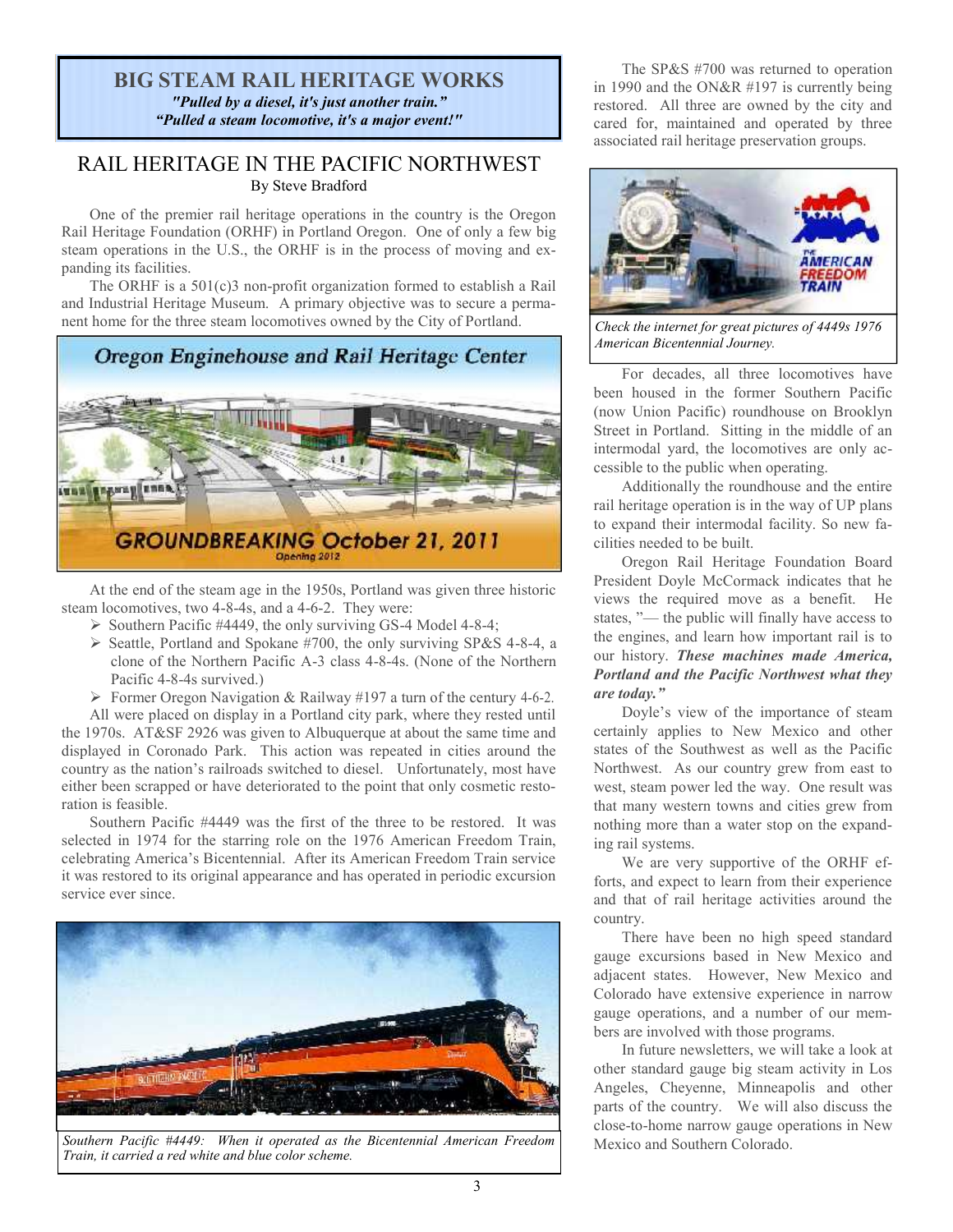#### *(Continued from Page 1)*

Luckily, our friends in Local 412 of the Plumbers and Pipe Fitters Union have that kind of experience and certification. From spring onward, Danny Rivera and John Gibbons worked hard preparing the large cuts in the wrapper sheet to receive the patches. It took much fitting, grinding, more fitting to get things just right. Holes were beveled, edges refined and in October, the three small patches were done on the engineer's side.

At the same time, work began to prepare for the large patch on the fireman's side. Perimeter welding on that patch was nearly complete by the end of the year. The patching kept several other members busy cutting stayrods, beveling and polishing holes, etc.

Meanwhile, removal of the siderods and the roller bearing assemblies developed into a much more of an effort than originally anticipated. The bottom line is that the siderods did not come loose from the crank pins very easily.

What first seemed relatively straightforward became an effort that took much longer. To loosen and remove the end of each side rod special puller tools had to be designed and fabricated in the machine shop by Ralph Johnson and the gang . Each rod required a puller tailored to its dimensions.

Many of our members were involved in this project for several months. Once removed, paint was removed from the rods, (they were not painted when the engine was in service). The alloy rods were buffed and shined to look like new and were then put into storage.

Phase 1 of the roller bearing project in the summer and early fall was removal and shipping the bearings to the manufacturer.

Bearing removal was also a challenge. They were press fit into the ends of the rods, and had to be extracted from crank pins. Again the homegrown ingenuity of the Society's volunteers overcame all problems. Each set of bearing assemblies required design and fabrication of an individually tailored bearing puller.

By August all bearings had been pulled, tagged and photographed and the Society had a full set of pullers. Later, the design and fabrication of special tools for re-installing the bearing assemblies will be necessary. Dave Van de Valde designed the special tools and led the pulling process assisted by Carlos Osuna, Dave Traudt and a lot of other volunteers. As usual, the success of the project relied on the capabilities of our machine shop team led by Ralph Johnson, and they came through by making the pullers to Dave's design.

While the last bearing assemblies were being removed, work began making specialized shipping containers so that they could be sent back to the Timken Company in South Carolina to be refurbished.

*(Continued on back page)*



**BANGING ON A 2900** *FEATURING— ANDY RUTKIEWIC BY MIKE HARTSHORNE*

*Andy came on board the 2926 effort about three years ago—just when we needed a chemist. We had encountered a lot of scale in various parts of the locomotive's boiler, pipes, and other parts exposed to water sediments. With his interest in history, an affinity for rail since childhood, and an attachment to his adopted state of New Mexico, Andy fit right in the 2926 crew.—Editor*

Born August 20 1929 in Jamaica, Queens, New York City, Andy was the only child to post World War I immigrants John and Caroline Rutkiewic. John was an electrician for Consolidated Edison in NYC. Caroline was a beautician.

Andy attended both public and private (catholic) schools in the primary and secondary grades in Queens. Later, he graduated with a BS in Chemistry form Long Island University in Brooklyn NYC. His motivation was an excellent high school chemistry teacher, A.W. (acid-water) Greenspan. That excited his interest in STUFF.

After his sophomore year at LIU Andy asked himself ''What does a chemist actually do?" To find out he took a job as a Chemist Assistant with Colgate Palmolive Company in Jersey City NJ across the Hudson River from lower Manhattan. He worked full time for an assigned Chemist developing the company's first Liquid Dishwashing Detergent. He finished his degree at night in 1952. Colgate offered him a



*Andy, at his retirement party Dec 1992.*

position as a Product Development Chemist where he stayed until 1956.

Andy met first wife Dorothy "Dot" May Trick through a fraternity brother in collage. They married upon his graduation and lived in Queens. They had their first three children, two girls and one boy while there. After a move to Pennsylvania came two more children, a girl and a boy. Meanwhile, his career as a chemist progressed.

In 1956 Andy was offered a position with EI DuPont de Nemours & Co as a Product Development Chemist at Marshal Lab in Philadelphia, PA. During his tenure at Dupont he was involved in the development of various automotive, household and personal consumer products. The most widely known is the REACH toothbrush, the first ergonomically designed toothbrush. Dupont sold the brand to Johnson & Johnson Inc.

| For Excellence of Design                                                                                                                                                                                                                                                                                                                   |
|--------------------------------------------------------------------------------------------------------------------------------------------------------------------------------------------------------------------------------------------------------------------------------------------------------------------------------------------|
| We are present to arrogance that the  Reach Sterblands                                                                                                                                                                                                                                                                                     |
| Hengrad to Consultant Barion: Applied Exponenties Cathy + Parry B. Elli<br>P. K., John R. Mrsifuldt, M.R., Louis J. F. Callett,<br>D.K.D., dartal cocaulingt.<br>Client Design: Andrew F. Autsiewie, Dominic P. Sulalin,<br>F. M. Cancerward, T. S. Sandy Committee of the Committee of the Committee of the Committee of the Committee of |
| kee-<br>N.Z. Du Pont de Nammen & Co., 200., Pabrico and .<br>Paulshee Pepertment<br>FLEE DERECENDED for                                                                                                                                                                                                                                    |
| <b>INDUSTRIAL DESIGN</b>                                                                                                                                                                                                                                                                                                                   |
| <b>THE WARRANTEED</b>                                                                                                                                                                                                                                                                                                                      |
| The 1976 Design Review                                                                                                                                                                                                                                                                                                                     |
| For INSORTHIAL DEBISIN<br><b>PLESSINA</b>                                                                                                                                                                                                                                                                                                  |
| Generald 5 Nables                                                                                                                                                                                                                                                                                                                          |
|                                                                                                                                                                                                                                                                                                                                            |
|                                                                                                                                                                                                                                                                                                                                            |
|                                                                                                                                                                                                                                                                                                                                            |

*Reach toothbrush award*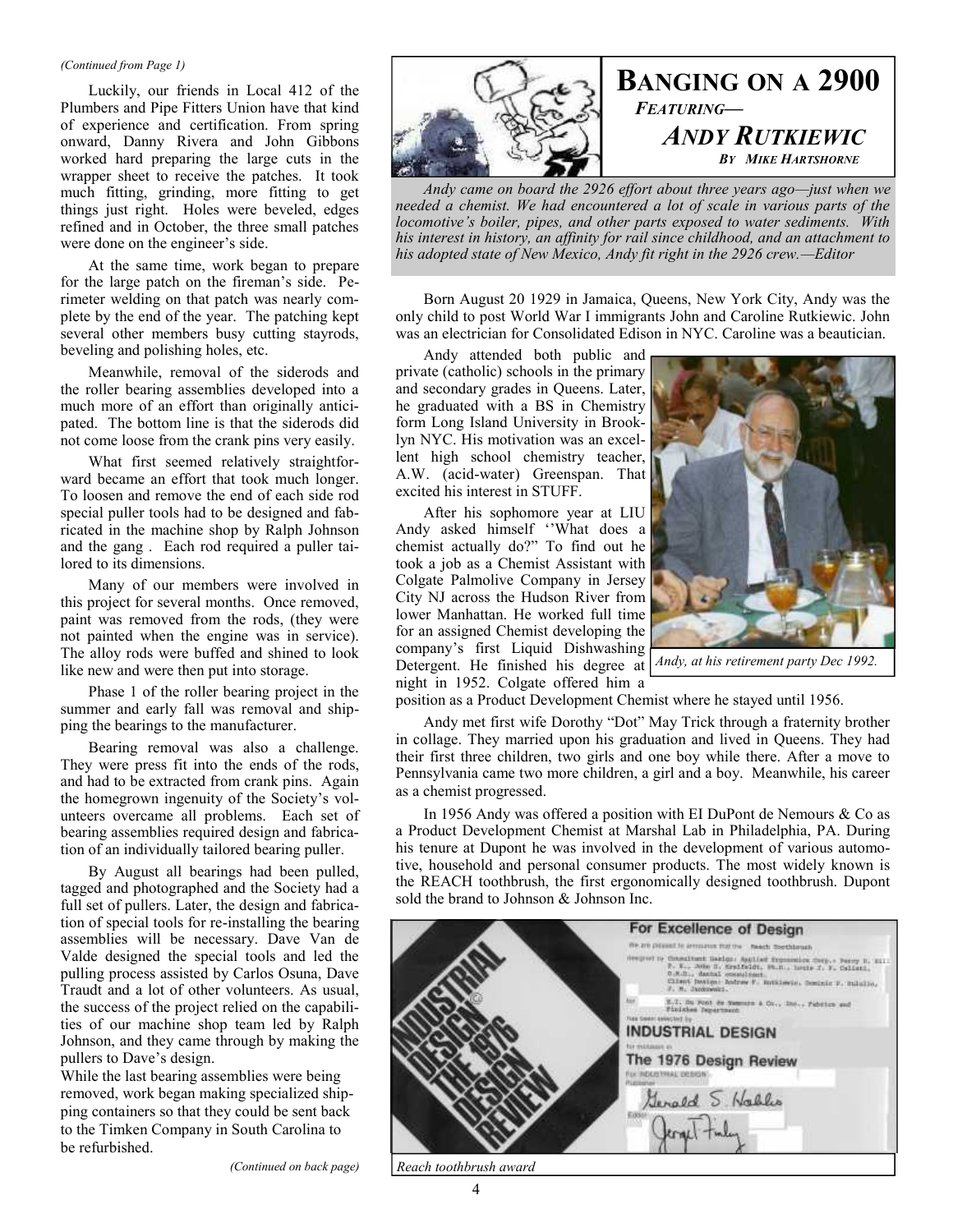In the latter part of his tenure Dupont divested itself of Consumer Products. Andy then did research on pigment dispersions for original equipment and refinish automotive coatings, before retiring from Dupont as an Research Associate in 1993. He then moved to New Mexico,

As with most of us during that era, there was also military service. Just after World War II the  $42<sup>nd</sup>$  Infantry Division NY National Guard was reactivated. Andy enlisted in the 104th Artillery Battalion in Jamaica NYC, went to OCS, and became the Battalion Survey Officer.

When he moved to Pennsylvania he transferred to the 108<sup>th</sup> Artillery Battalion 28<sup>th</sup> Infantry Division in Philadelphia, PA. as the Battalion Survey Officer. He was a Battery Commander and held various staff positions. He retired after 27 years of service as Battalion Assistant S-3. His units were not called to federal service during the Korean and Viet Nam wars.

Like many of us, Andy first be-

came enamored of steam trains at an early age. It happened in first grade at St, Monica's school in Jamaica, NYC. Jamaica Station is the major junction point for the Long Island Railroad (a sub of the Pennsy) where electric trains from Penn Station in Manhattan were switched to steam and now diesel power. The roadbed is elevated above street level to facilitate street cross traffic and at the same height as the first grade school room. What a distraction! The tracks were

only about 50 yards from the windows. The outside track was a switching spur on which a squeaky 0-4-0 would run back and forth. Needless to say, when that often happened Sister Mary Rose did not have his undivided attention. Later in his primary grades, he would have to walk from his house to the library through a tunnel under the main line of the LIRR from his house. There also happened to be a local station by the tunnel. He would time his trip so he could watch the west bound Canon Ball Express from Montauk Point come by powered by a big bad Hudson at full throttle. The rail attachment continued into adulthood. After he married Dot he was a member of the Crocheron and Northern Model Railroad club [HO] in Flushing NYC until they moved to Pennsylvania.

Andy traveled the Northeast Corridor from Philly to NY and Washington on business many times. One time Dot and their two youngest children took a coach trip from Wilmington, DC to Hollywood. FL to visit his parents. That was UNFORGETABLE. The train wrecked vehicles both ways.

Andy's first daughter is now the Curriculum Coordinator [preK-3] for the Worcester County, MD Public Schools. His first son is a Captain for Delta Airlines in Atlanta GA. His third daughter is a HVAC designer for SIEMENS in Richmond, VA. His second son is the head trainer of Endurance Race Arabians [100 miles] for Lana Dupont Wright in Chesapeake City, MD. His second daughter died from a serious disease as a sophomore in collage. Dorothy died of a heart attack in 2001 after 49 years of marriage. Andy was enchanted in the Land of Enchantment by Jane Woodworth and they were married in 2005.

After Andy retired to New Mexico he became a volunteer for the Sandia Ranger District, Cibola National Forest, USDAFS. At the pre Columbian Tijeras Pueblo Archeological Site he served as a docent. That assignment started his interest in Native American culture, history, archeology and preservation. While at Tijeras Pueblo he was instrumental in the construction of an adobe Interpretive Center by Tijeras Pueblo Volunteers. When he heard a presentation by Mike Hartshorne and Steve Bradford on #2926 at a Historic Preserva-

tion Conference in Taos his interest in steam locomotives revived. Less than enchanted by the bureaucracy at the Sandia Ranger Station he joined NMSL&RHS.



One of Andy's first contributions to the restoration of the 2926 was his introduction of phytic acid. (See scale and chemistry article, next page.) This eco-friendly acid does a remarkable job of cleaning caliche deposits from pipes with no damage to the metal and easy disposability. It was not long before Andy became a Society leader and is now an elected member of the Board of Directors. I persuaded Andy to be the Chairman of the Fundraising Committee a while back.

Andy's gang has pursued multiple funding grants, some successful, some not. Andy is conversant with the Albuquerque Convention and Visitor's Bureau and local museums. His gang has also assumed a Community Liaison function to raise the profile of NMSLHRS among local, state, and national officials.

Andy is one of the big drivers behind the six remarkable New Mexico railroad history centennial celebration panels that now grace our site. To kid him about all these endeavors I have nicknamed his committee the "Plots and Plans". Judging by the email traffic each day it is easy to see that Andy is relentless and tireless in pursuit of the Society's success. I believe that we are darned lucky we have him!



*Andy and Dot at Military Ball 1950.*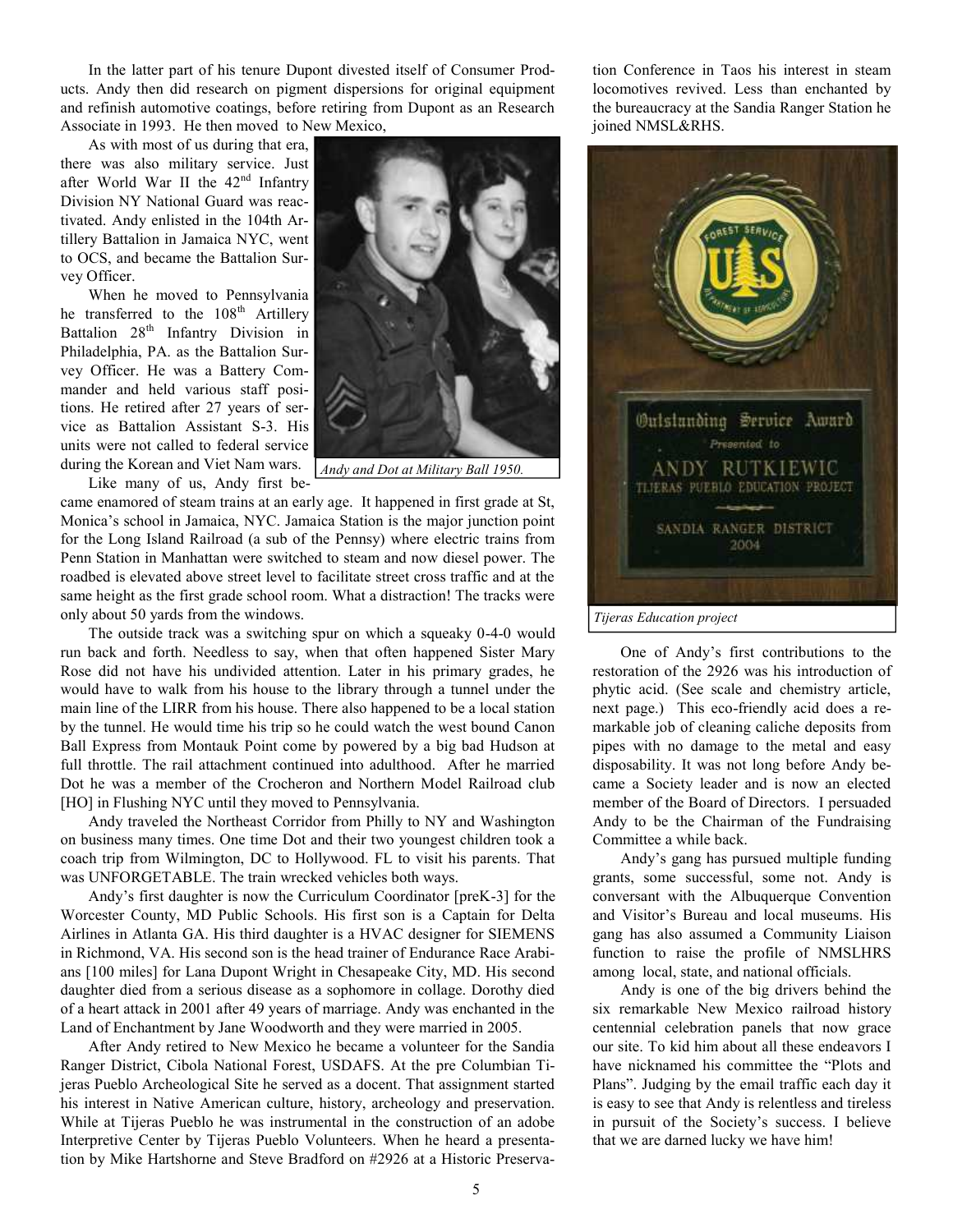# **SAFETY NEWS**

As we start the New Year it is once again time to conduct our annual safety refresher training course. This year there will be two sessions.

The first session was held on Saturday, January 21. At Local Union 412's union hall, 510 San Pedro SE, in Albuquerque. It began promptly at 09:00, and was well attended.

If you missed that session, the second will be held on Saturday, February 18, at a location to be announced. The session will last approximately one hour.

All members who wish to continue working at the restoration site must attend one of these two sessions. If you are unable to attend either one of the sessions you will be required to attend a full New Member Orientation to renew your work site privileges.

As always, you must also have made your annual contribution to NMSL&RHS for 2012. Check with Secretary Gail Kirby if you are not sure of your contribution status.

For members who live out of state, I will be sending an electronic version of this session along with a document that must be signed and returned to me by regular mail.

The next New Member Orientation will be held on Saturday, February 4<sup>th</sup> beginning promptly at 9 a.m. at the restoration site Reefer Conference area. Potential new members are more than welcome to attend this session.

For more details you may contact me at kc5ntw@sdc.org.

Jon Spargo, Chief Safety Officer NMSL & RHS



*After closely studying the safety headgear pictured above, our Chief Safety Officer has determined that it is not suitable for use around the 2926 restoration site.*

### More Scale Chemistry Than You Ever Wanted to Know

*Those who have been following our progress on 2926 are well aware that we have encountered large amounts of scale—in the tender, tubes, pipes, pumps, and anything else exposed to mineral laden water. Hard work and elbow grease worked in accessible spaces like inside the tender. It would not work on places we couldn't reach, such as inside superheater tubes.*

*We chose phytic acid to remove the scale. Two questions arose: 1) How well is the acid working?; and, 2) What is the composition of the scale? In the following article, John Taylor addresses those questions.—Editor*

Through the good graces of Roger Jutte, a self-described "former lab rat" for the Nalco Corporation, we received an analysis of the scale we are struggling to remove from the superheater tubes. Dr. Roger Swanson and Dr. Paul Desch of Nalco offered their services in analyzing sample pieces of the tubes that Roger sent to them.



*Sample sections from the superheater tubes that have been cut for analysis*

Several tests were done, including x-ray diffraction (XRD), x-ray fluorescence (XRF), glass-bead blasting (GBB), and detailed microscopic analysis.

The XRD of the scale revealed that the major chemical components of the scale are Hydroxylapatite  $(Ca_5(PO_4)_3(OH))$  and Pectolite  $(NaCa_2HSi_3O_9)$ . The most significant minor component is Potassium Magnesium Iron Silicate Hydroxide ( $KMg_3FeSi_3O_{10}(OH)_2$ ).

Percentages of the major elements from XRF (reported as oxides) are:

| $SiO_2$ 36.9% | $P_2O_5$ 13.2% | $Na_2O$ -4.8% |
|---------------|----------------|---------------|
| CaO——24.9%    | $MgO$ - 9.6%   |               |

Desch cut a portion off each section and then glass-bead-blasted (GBB) the surface of the section that was not cleaned by acid. Thickness measurements for the GBB sample ranged from 0.100 to 0.106 inches. For the sample that we had cleaned with phytic acid, the thicknesses ranged from 0.103 to 0.111 inches. There were some locations on the acid-cleaned sample still covered by a black oxide layer on the external surface, which likely resulted in the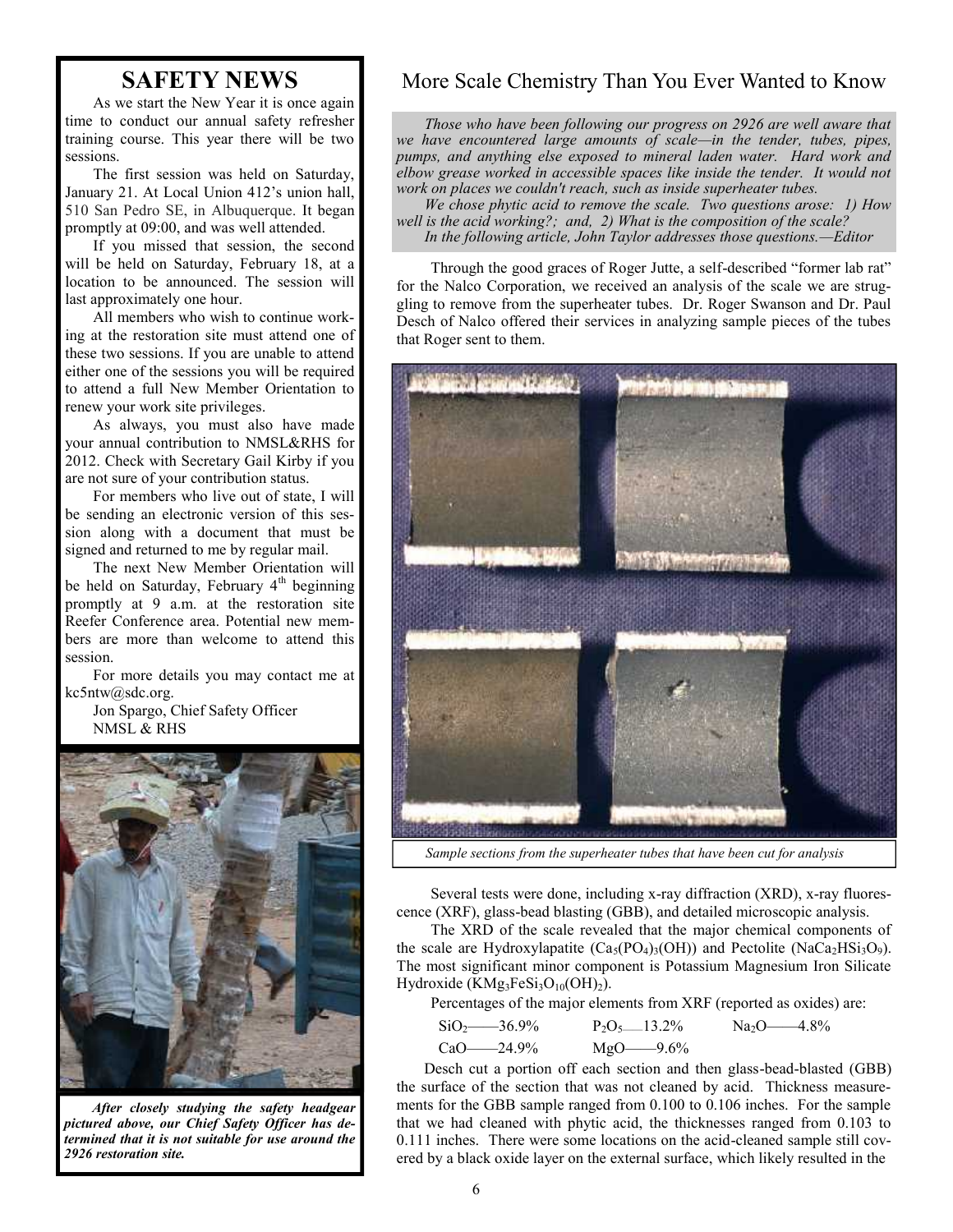slightly higher readings in places. Desch concluded that there was no evidence of metal loss on the acid-cleaned part.





*Figure 2: Microphotograph of GBB sample*

The external surfaces look similar. Both sections had an irregular surface contour consisting of many depressions. The depressions on the acid-cleaned sample looked slightly deeper. Desch longitudinally split the portions to look at the internal surface, and noticed some moderately deep depressions in places on both sections. He thinks these depressions were caused by idle time oxygen corrosion over the years.

Close microscopic observation revealed some shallow longitudinally grooves on the internal surface of the acid-cleaned sample, (See Figure 1). These features are typical of damage caused by acid cleaning. The attack on the acid-cleaned section looks minor, if not superficial. A few longitudinally oriented grooves were also present on the internal surface of the GBB sample (See Figure 2), but they were less numerous and not as deep.

Bottom line, there was some minor localized attack due to the acid cleaning. It is important to note that stressed areas of the boiler may be more prone to attack when exposed to an aggressive acid solution.

Desch pointed out that superheater scale is generally associated with carryover. In that case, he is concerned some caustic materials may have been introduced. Concentrated caustic can cause stress corrosion cracking (SCC) in some instances, generally in areas of high applied or residual tensile stresses (such as at welds). He noted SCC in old boiler designs (often riveted boilers of locomotives) caused some issues. We see SCC in some steam systems that experience carryover of hydroxide (caustic embrittlement) from time to time.

Our thanks to Roger and to the Nalco folks for providing this important data. We will follow up with evaluations of our boiler water chemistry and be on the lookout for indications of the SCC that they mentioned.

#### **PHYTIC ACID FACTS & PHENOMENA**

Phytic Acid (Phytate in salt form) discovered more than 150 years ago is nearly ubiquitous in nuts, cereals, grains. It plays many roles (both good and bad) in the everyday existence of humans and other animals alike.

• Farmers have long known that natural fertilizer from non-ruminants is phosphate-rich because phosphorus & inositol aren't absorbed in the gastrointestinal tract of non-ruminants.

 It reduces absorption of vitamins and minerals such as niacin, calcium, iron, magnesium, and zinc in non-ruminants. Thus it becomes a consideration in a balanced daily diet.

 On a totally different note, a few years ago, scientists at Britain's Birmingham Univ. discovered that E. Coli bacteria breaks down phytic acid and releases the phosphate molecules, which bind to uranium to create a uranium phosphate precipitate. The precipitate can be harvested to recover uranium, and voila – no more nuclear waste.

• And finally, our one and only Dr. Mike says that in "doctor talk" the hydroxylapatite is called hydroxyapatite. It is the complex of calcium making up your bones. It is also used as a powder/solid in some orthopedic procedures doing joint prostheses, repairing fractures that otherwise won't heal, graft material replacing chunks of bone removed for one reason or another, etc. If you have had a bone mineral density test (Dual Xray Absorptiometry or DXA) it was measuring the density of the material in your vertebral column, hip, etc.)

And now phytic acid is being used to remove an accumulation of scale inhabiting the innards of AT&SF Steam Locomotive 2926.